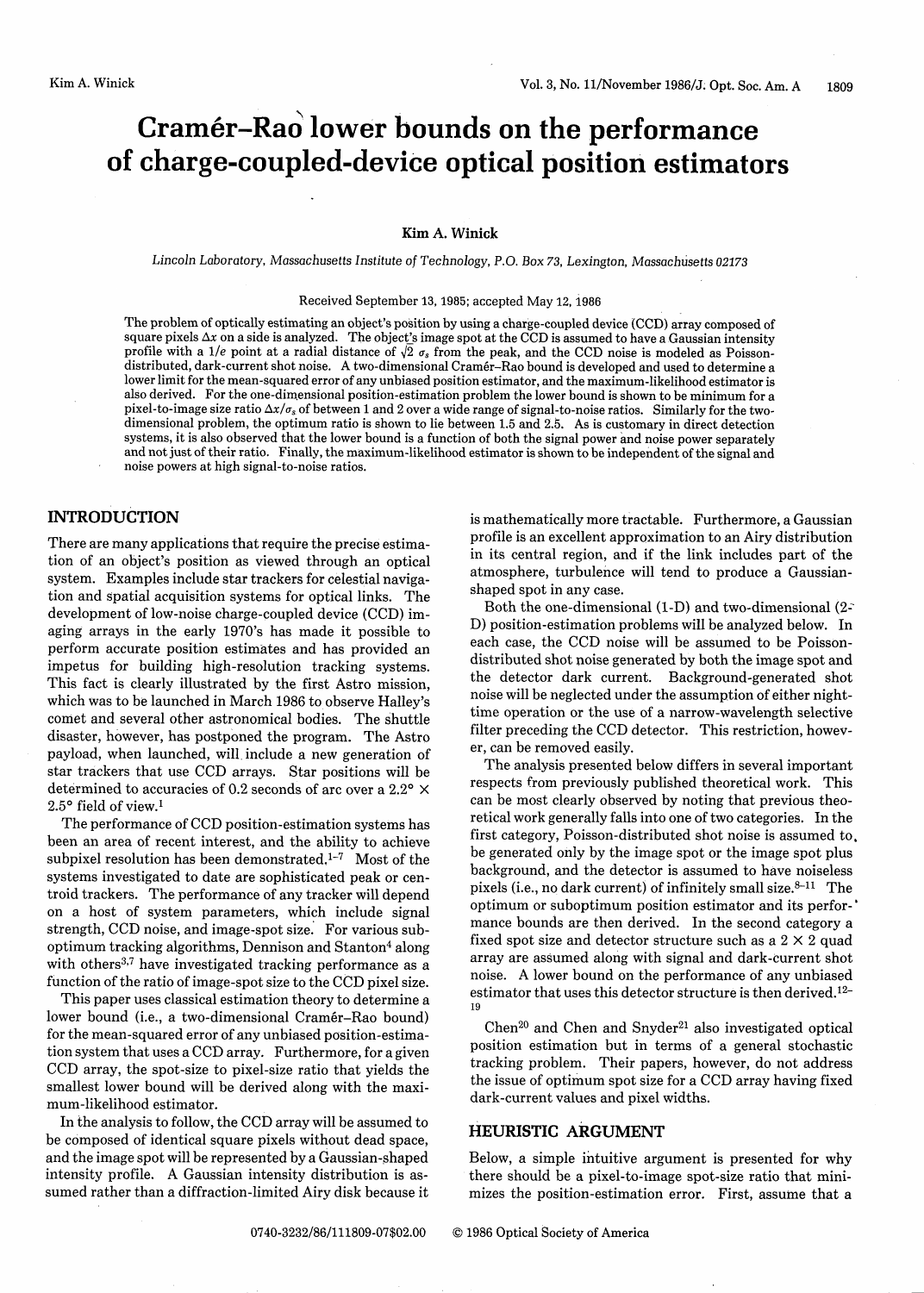CCD array with a fixed pixel size and a fixed amount of darkcurrent shot noise per pixel is given. This is generally the case since one buys the "best" CCD array available and then must live with its characteristics. We are now free to adjust the focal length of the optical system in order to control the image-spot size at the CCD detector. To perform the most accurate estimate of position, it is best to maximize the signal energy collected and at the same time minimize the noise. Note that when the pixels are much smaller than the image-spot size this is not possible, because we must "look" at many noisy pixels in order to collect most of the signal energy in the spot. Thus the image-spot size should not be too large. On the other hand, if the spot size is very small, then it will be contained almost entirely within one pixel, and the estimator will be unable to produce subpixel resolution. Consequently, for a given CCD array there should exist some intermediate image-spot size that minimizes the position-estimation error.

## **TWO-DIMENSIONAL CRAMÉR-RAO BOUND**

In this section a 2-D version of the Cramér-Rao bound (Ref. 19, pp. 79-81) will be derived. Suppose that c is some observed vector quantity that is statistically related to  $\epsilon_x$  and  $\epsilon_{y}$ . Furthermore, let  $\tilde{\epsilon}_{x}$ (c) denote an unbiased estimator of  $\epsilon_x$ . Then we can write

$$
\int [\hat{\epsilon}_x(\mathbf{c}) - \epsilon_x] p(\mathbf{c}| \epsilon_x, \epsilon_y) d\mathbf{c} = 0,
$$
 (1)

$$
\frac{\partial}{\partial \epsilon_x} \int [\hat{\epsilon}_x(\mathbf{c}) - \epsilon_x] p(\mathbf{c}| \epsilon_x, \epsilon_y) \mathrm{d}\mathbf{c} = 0, \qquad (2)
$$

$$
\int \left[\hat{\epsilon}_x(\mathbf{c}) - \epsilon_x\right] \frac{\partial p(\mathbf{c}|_{\epsilon_x}, \epsilon_y)}{\partial \epsilon_x} d\mathbf{c} - \int p(\mathbf{c}|_{\epsilon_x}, \epsilon_y) d\mathbf{c} = 0, \tag{3}
$$

$$
\int [\hat{\epsilon}_x(\mathbf{c}) - \epsilon_x] \frac{\partial \ln p(\mathbf{c}|_{\epsilon_x}, \epsilon_y)}{\partial \epsilon_x} p(\mathbf{c}|_{\epsilon_x}, \epsilon_y) d\mathbf{c} = \int p(\mathbf{c}|_{\epsilon_x}, \epsilon_y) d\mathbf{c},
$$
\n(4)

$$
\int [\hat{\epsilon}_x(\mathbf{c}) - \epsilon_x] \frac{\partial \ln p(\mathbf{c}|_{\epsilon_x}, \epsilon_y)}{\partial \epsilon_x} p(\mathbf{c}|_{\epsilon_x}, \epsilon_y) d\mathbf{c} = 1.
$$
 (5)

Similarly,

$$
\frac{\partial}{\partial \epsilon_y} \int [\hat{\epsilon}_x(\mathbf{c}) - \epsilon_x] p(\mathbf{c}| \epsilon_x, \epsilon_y) \mathrm{d}\mathbf{c} = 0, \qquad (6)
$$

$$
\int [\hat{\epsilon}_x(\mathbf{c}) - \epsilon_x] \frac{\partial p(\mathbf{c}|_{\epsilon_x}, \epsilon_y)}{\partial \epsilon_y} d\mathbf{c} = 0,
$$
  

$$
\int [\hat{\epsilon}_x(\mathbf{c}) - \epsilon_x] \frac{\partial \ln p(\mathbf{c}|_{\epsilon_x}, \epsilon_y)}{\partial \epsilon_y} p(\mathbf{c}|_{\epsilon_x}, \epsilon_y) d\mathbf{c} = 0.
$$
 (7)

Let *Z*, *W*,  $a_{11}$ ,  $a_{12}$ ,  $a_{21}$ , and  $a_{22}$  be defined as follows:

Kim A. Winick

$$
Z \triangleq \left[ \frac{\hat{\epsilon}_x(\mathbf{c}) - \epsilon_x}{\frac{\partial \ln p(\mathbf{c}| \epsilon_x, \epsilon_y)}{\partial \epsilon_x}} \right],
$$
\n(8)

$$
W \triangleq \left[\begin{array}{c} \hat{\epsilon}_x(\mathbf{c}) - \epsilon_x \\ \frac{\partial \ln p(\mathbf{c}|_{\epsilon_x}, \epsilon_y)}{\partial \epsilon_x} \\ \frac{\partial \ln p(\mathbf{c}|_{\epsilon_x}, \epsilon_y)}{\partial \epsilon_y} \end{array}\right], \tag{9}
$$

$$
a_1 \Delta \left[ \hat{\epsilon}_x(\mathbf{c}) - \epsilon_x \right], \tag{10}
$$

$$
a_2 \Delta \frac{\partial \ln p(\mathbf{c}| \epsilon_x, \epsilon_y)}{\partial \epsilon_x}, \qquad (11)
$$

$$
a_3 \Delta \frac{\partial \ln p(\mathbf{c}| \epsilon_x, \epsilon_y)}{\partial \epsilon_y}.
$$
 (12)

From Eqs. (5) and (7) and expressions (11) and (12) one gets

$$
\mathbf{E}[a_1 a_2] = 1,\t(13)
$$

$$
\mathbf{E}[a_1 a_3] = 0,\t(14)
$$

where E denotes the expectation operator. Furthermore, because a covariance matrix is always nonnegative definite it follows from expressions (8) and (9) and Eqs. (13) and (14) that

$$
\det \mathbf{E}[ZZ^T] = \begin{vmatrix} \mathbf{E}[a_1^2] & 1\\ 1 & \mathbf{E}[a_2^2] \end{vmatrix} \ge 0,\tag{15}
$$

$$
\det \mathbf{E}[WW^T] = \begin{vmatrix} \mathbf{E}[a_1^2] & 1 & 0 \\ 1 & \mathbf{E}[a_2^2] & \mathbf{E}[a_2 a_3] \\ 0 & \mathbf{E}[a_3 a_2] & \mathbf{E}[a_3^2] \end{vmatrix} > 0,\qquad(16)
$$

where det denotes the matrix determinant operator.

**(5)** It immediately follows from expressions (10) and (11) and Eq. (15) that

$$
\mathbf{E}[a_1^2] \mathbf{E}[a_2^2] \ge 1,
$$
\n
$$
\mathbf{E}[(\hat{\epsilon}_x(\mathbf{c}) - \epsilon_x)^2] \ge \frac{1}{\mathbf{E}\left[\left(\frac{\partial \ln p(\mathbf{c}|\epsilon_x, \epsilon_y)}{\partial \epsilon_x}\right)^2\right]}.
$$
\n(17)

Equation (17) is the standard Cram6r-Rao bound. Similarly from expressions  $(10)$ - $(12)$  and Eq.  $(16)$  we have

$$
\mathbf{E}[a_1^2] \begin{vmatrix} \mathbf{E}[a_2^2] & \mathbf{E}[a_2a_3] \\ \mathbf{E}[a_3a_2] & \mathbf{E}[a_3^2] \end{vmatrix} - \mathbf{E}[a_3^2] \ge 0
$$

and

 $\equiv$ 

 $9.7 - 1$ 

 $21 - 1$ 

$$
\mathbf{E}\left\{ \left[ \frac{\partial \ln p(\mathbf{c}|\epsilon_x, \epsilon_y)}{\partial \epsilon_y} \right]^2 \right\}
$$
\n
$$
\mathbf{E}\left\{ \left[ \frac{\partial \ln p(\mathbf{c}|\epsilon_x, \epsilon_y)}{\partial \epsilon_y} \right]^2 \right\}
$$
\n
$$
\mathbf{E}\left\{ \left[ \frac{\partial \ln p(\mathbf{c}|\epsilon_x, \epsilon_y)}{\partial \epsilon_x} \right]^2 \right\} \mathbf{E}\left\{ \left[ \frac{\partial \ln p(\mathbf{c}|\epsilon_x, \epsilon_y)}{\partial \epsilon_y} \right]^2 \right\} - \left\{ \mathbf{E}\left[ \frac{\partial \ln p(\mathbf{c}|\epsilon_x, \epsilon_y)}{\partial \epsilon_x} \frac{\partial \ln p(\mathbf{c}|\epsilon_x, \epsilon_y)}{\partial \epsilon_y} \right]^2 \right\} \tag{18}
$$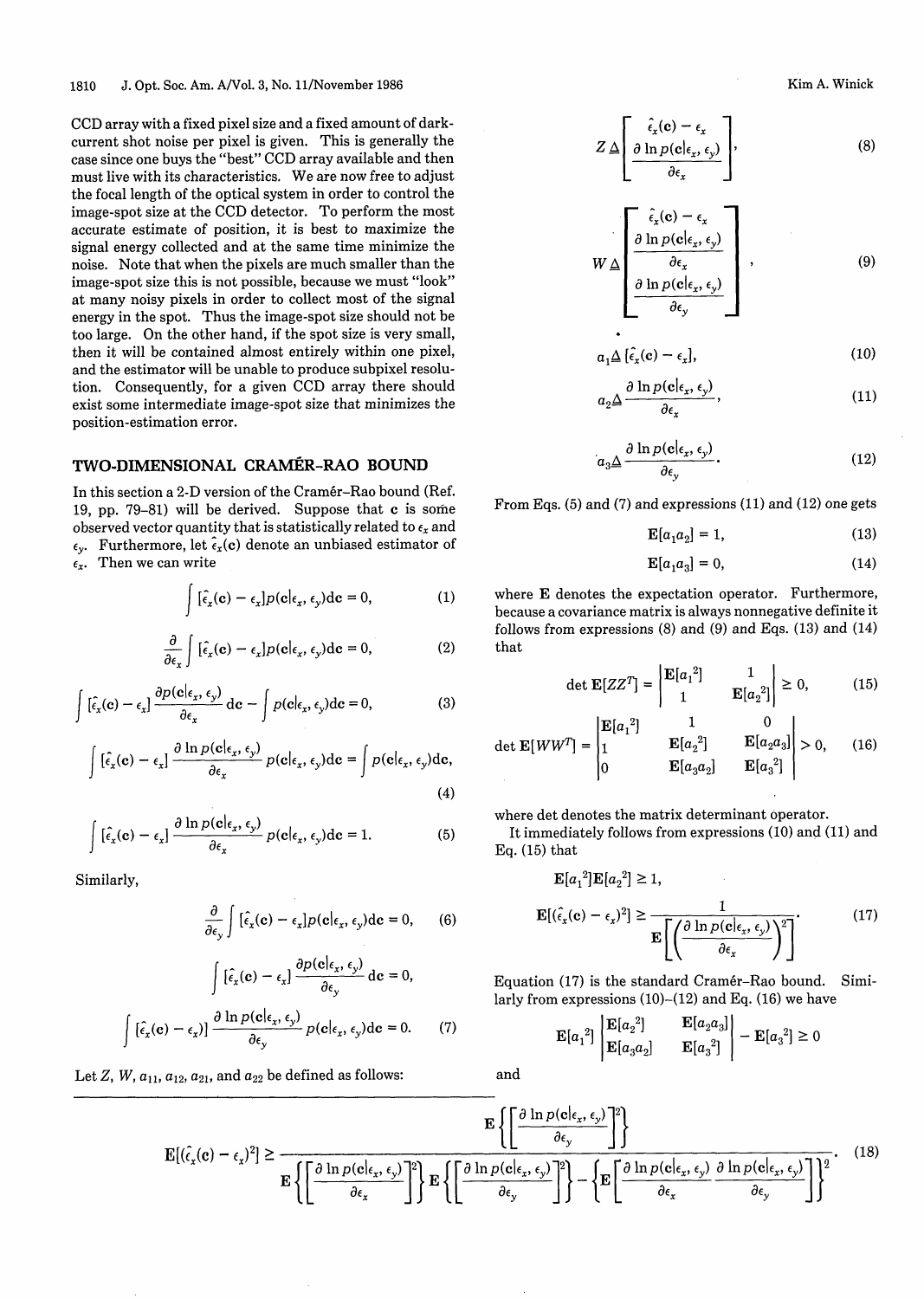Kim A. Winick

Expression (18) is a 2-D version of the standard Cramer-Rao bound. Note that, in general, the Cramer-Rao bound is not the greatest lower bound.<sup>19</sup> It is, however, one of the few bounds that is mathematically tractable, and consequently it is used throughout the literature.

#### **IMAGE SPOT AT THE CHARGE-COUPLED DEVICE**

The image spot at the CCD is assumed to have a Gaussianshaped intensity profile  $S(x, y)$  and thus can be written as follows:

$$
S(x, y, \epsilon_x, \epsilon_y) = (2\pi\sigma_s^2)^{-1} \exp\left[\frac{-(x-\epsilon_x)^2}{2\sigma_s^2}\right] \exp\left[\frac{-(y-\epsilon_y)^2}{2\sigma_s^2}\right],
$$
\n(19)

where  $(\epsilon_x, \epsilon_y) \Delta x$  and y coordinates of the center of the image spot at the CCD. For the 1-D case, Eq. (19) reduces to

$$
S(x, \epsilon_x) = (2\pi\sigma_s^2)^{-1/2} \exp\left[-\frac{(x-\epsilon_x)^2}{2\sigma_s^2}\right],
$$
 (20)

$$
S(y, \epsilon_y) = (2\pi\sigma_s^2)^{-1/2} \exp\left[-\frac{(y-\epsilon_y)^2}{2\sigma_s^2}\right].
$$
 (21)

Note that

$$
S(x, y, \epsilon_x, \epsilon_y) = S(x, \epsilon_x) S(y, \epsilon_y).
$$
 (22)

Let the center of the  $i$ -j<sup>th</sup> pixel be given by  $x_i$ ,  $y_j$ , and let this pixel be of size  $\Delta x$  by  $\Delta x$ . Then the average number of photoelectrons  $g_{ij}$  produced by this pixel because of the image spot is given by

$$
g_{ij}(\epsilon_x, \epsilon_y) = \lambda_s g_i(\epsilon_x) g_j(\epsilon_y), \qquad (23)
$$

where

$$
g_i(\epsilon_x) \underline{\Delta} \int_{x_i - \frac{\Delta x}{2}}^{x_i + \frac{\Delta x}{2}} S(x, \epsilon_x) dx,
$$
 (24)

$$
g_j(\epsilon_y) \underline{\Delta} \int_{y_j - \frac{\Delta x}{2}}^{y_j + \frac{\Delta x}{2}} S(y, \epsilon_y) dy
$$
 (25)

 $\lambda_s \Delta$  average number of photoelectrons produced by the entire CCD array during the CCD integration time because of the image spot.

#### **ONE-DIMENSIONAL ESTIMATOR**

The probability density of the output  $c_i$  of the *i*th pixel can be written in this case as

$$
p(c_i|\epsilon_x) = \exp[-\lambda_s g_i(\epsilon_x) - \lambda_N] \frac{[\lambda_s g_i(\epsilon_x) + \lambda_N]^{c_i}}{c_i!}, \quad (26)
$$

where  $\lambda_N \Delta$  average number of dark-current photoelectrons produced by each CCD pixel during the CCD integration time.

It follows from Eq. (26) that

$$
\ln p(\mathbf{c}|\epsilon_x) = \ln \prod_i p(c_i|\epsilon_x)
$$
  
= 
$$
- \sum_i \left[ \lambda_s g_i(\epsilon_x) + \lambda_N \right]
$$
  

$$
- \sum_j \ln c_i! + \sum_i c_i \ln \left[ \lambda_s g_i(\epsilon_x) + \lambda_N \right].
$$
 (27)

From Eq. (20) and expression (24) we have

$$
\sum_{i} g_i(\epsilon_x) = 1,\tag{28}
$$

and therefore

$$
\Gamma \underline{\Delta} \frac{\partial \ln p(\mathbf{c}| \epsilon_x)}{\partial \epsilon_x} = \sum_i \frac{c_i \lambda_s g_i'(\epsilon_x)}{\lambda_s g_i(\epsilon_x) + \lambda_N}, \tag{29}
$$

where

$$
g_i^{'}(\epsilon_x) \Delta \frac{\partial}{\partial \epsilon_x} g_i(\epsilon_x).
$$

From Eq. (29) it follows that

$$
\mathbf{E}[\Gamma^2] = \sum_{i} \left[ \frac{\lambda_s g_i(\epsilon_x)}{\lambda_s g_i(\epsilon_x) + \lambda_N} \right]^2 \mathbf{E}[c_i^2] + \sum_{i} \sum_{j \neq i} \frac{\lambda_s g'_i(\epsilon_x)}{\lambda_s g_i(\epsilon_x) + \lambda_N} \frac{\lambda_s g'_j(\epsilon_x)}{\lambda_s g_j(\epsilon_x) + \lambda_N} \mathbf{E}[c_i] \mathbf{E}[c_j].
$$
\n(30)

Because  $c_i$  is Poisson distributed with mean  $\lambda_s g_i(\epsilon_x) + \lambda_N$  we have

$$
\mathbf{E}[c_i] = \lambda_s g_i(\epsilon_x) + \lambda_N,\tag{31}
$$

$$
\mathbf{E}[c_i^2] = [\lambda_s g_i(\epsilon_x) + \lambda_N][1 + \lambda_s g_i(\epsilon_x) + \lambda_N]. \tag{32}
$$

(24) Combining expression (29) and Eqs. (30) and (31) yields

$$
\mathbf{E}[\Gamma^2] = \left[\sum_i \lambda_s g_i'(\epsilon_x)\right]^2 + \sum_i \frac{[\lambda_s g_i'(\epsilon_x)]^2}{\lambda_s g_i(\epsilon_x) + \lambda_N}.
$$
 (33)

From Eq. (20) and expression (24) it is easy to show that

$$
\sum_{i} g_i'(\epsilon_x) = 0,\tag{34}
$$

and therefore by expressions (17) and (29) and Eqs. (33) and (34) it follows that

$$
\mathbf{E}[(\hat{\epsilon}_x(\mathbf{c}) - \epsilon_x)^2] \ge \frac{1}{\mathbf{E}[\Gamma^2]}
$$
  
= 
$$
\frac{1}{\sum_i \frac{[\lambda_s g_i'(\epsilon_x)]^2}{\lambda_s g_i(\epsilon_x) + \lambda_N}}
$$
(35)

Expression (35) represents the Cramér-Rao lower bound for an unbiased estimator of  $\epsilon_x$ . Also note that the maximum-likelihood estimate of position is that value of  $\epsilon_x$  for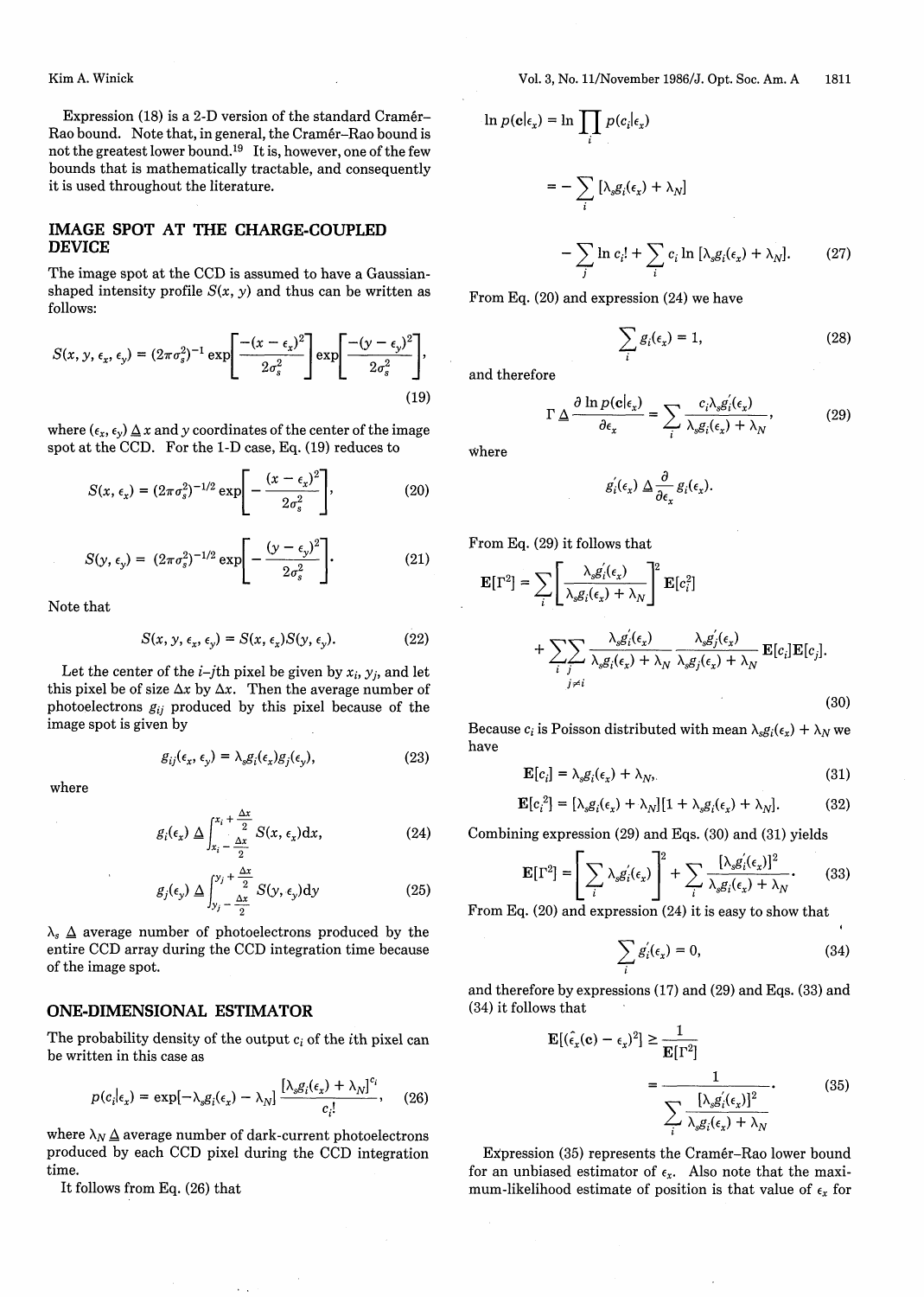

Fig. 1. Lower bound on performance of 1-D CCD optical position estimator.

which  $\Gamma = 0$  [see expression (29)], and at large signal-to-noise ratios (i.e.,  $\lambda_s/\lambda_N \gg 1$ ) this estimator is independent of  $\lambda_s$  and  $\lambda_N$ . Because the center of the image spot (i.e.,  $\epsilon_x$ ) is unknown and equally likely to lie anywhere on the array, expression (35) can be averaged over the entire array region, thus yielding a lower bound on the average mean-squared error. It is necessary, however, to perform the averaging over only the following one-pixel region:

$$
\frac{-\Delta x}{2} \le \epsilon_x \le \frac{\Delta x}{2}
$$

because the array has a periodic structure. This fact can be understood by noting that for a CCD of infinite extent an observer cannot distinguish the physical difference when the center of the spot is translated by an integer number of pixels. Therefore

$$
\frac{1}{\sum_{i} \frac{[\lambda_s g_i'(\epsilon_x)]^2}{\lambda_s g_i(\epsilon_x) + \lambda_N}} = \frac{1}{\sum_{i} \frac{[\lambda_s g_i'(\epsilon_x + n\Delta x)]^2}{\lambda_s g_i(\epsilon_x + n\Delta x) + \lambda_N}}
$$

for all integers n.

Thus, averaging the left-hand side of the above equation over  $-\infty$  to  $+\infty$  is equivalent to averaging it over  $-\Delta x/2$  to  $+\Delta x/2$ . That is,

$$
\lim_{L \to \infty} \frac{1}{L} \int_{-L/2}^{L/2} \frac{1}{\sum_{i} \frac{[\lambda_s g_i'(\epsilon_x)]^2}{\lambda_s g_i(\epsilon_x) + \lambda_N}} d\epsilon_x
$$
\n
$$
= \frac{1}{\Delta x} \int_{-\frac{\Delta x}{2}}^{\frac{\Delta x}{2}} \frac{1}{\sum_{i} \frac{[\lambda_s g_i'(\epsilon_x)]^2}{\lambda_s g_i(\epsilon_x) + \lambda_N}} d\epsilon_x.
$$

Of course if the CCD array is of finite extent then the equali-

ty above is not strictly true but is nearly so, provided that (1) the spot size is small compared with the total size of the CCD and (2) the spot does not lie at the edge of the array. Note that if condition (1) is met (and it usually is in practice), then condition (2) will also be met with high probability.

The normalized rms position error is defined below:

normalized rms error $_{1-D}$ 

$$
= \left[\frac{\frac{1}{\Delta x} \int_{-\Delta x/2}^{\Delta x/2} E[(\hat{\epsilon}_x(\mathbf{c}) - \epsilon_x)^2] d\epsilon_x}{\sigma_s}\right]^{1/2}.
$$
 (36)

By using expression (35) and Eq. (36), Fig. 1 plots a lower bound for the normalized rms error (1-D case) versus the pixel-to-image size ratio  $\Delta x / \sigma_s$ . We note from Fig. 1 that the pixel-to-image size ratio at which the lower bound is minimum lies between 1 and 2 for a wide range of signal-to-noise ratios. Furthermore, the lower bound does not vary significantly for ratios between 1 and 2. Finally, we note that the rms error is a function of both the signal power and noise power separately and not just their ratio  $\lambda_s/\lambda_N$ . This type of behavior is characteristic of systems whose performance is governed by Poisson statistics.

# **TWO-DIMENSIONAL- ESTIMATOR**

The probability density of the ouptut  $c_{ij}$  of the *i*-*j*th pixel can be written in this case as

$$
p(c_{ij}| \epsilon_x, \epsilon_y) = \exp[-\lambda_s g_i(\epsilon_x) g_j(\epsilon_y) - \lambda_N] \frac{[\lambda_s g_i(\epsilon_x) g_j(\epsilon_y) + \lambda_N]^{c_{ij}}}{c_{ij}!}.
$$
\n(37)

It follows from Eq. (37) that

$$
\ln p(\mathbf{c}|_{\epsilon_x}, \epsilon_y) = \ln \prod_{ij} p(c_{ij}|_{\epsilon_x}, \epsilon_y)
$$
  

$$
= - \sum_{ij} \left[ \lambda_s g_i(\epsilon_x) g_j(\epsilon_y) + \lambda_N \right] - \sum_{ij} \ln c_{ij}!
$$
  

$$
+ \sum_{ij} c_{ij} \ln[\lambda_s g_i(\epsilon_x) g_j(\epsilon_y) + \lambda_N]. \tag{38}
$$

From Eqs. (19)-(23) and expressions (24) and (25) we have

$$
\sum_{ij} g_i(\epsilon_x) g_j(\epsilon_y) = 1, \tag{39}
$$

and therefore

$$
Q_x \triangleq \frac{\partial \ln p(\mathbf{c}|_{\epsilon_x}, \epsilon_y)}{\partial \epsilon_x} = \sum_{ij} c_{ij} \frac{\lambda_s g_i'(\epsilon_x) g_j(\epsilon_y)}{\lambda_s g_i(\epsilon_x) g_j(\epsilon_y) + \lambda_N}, \qquad (40)
$$

$$
Q_{y} \Delta \frac{\partial \ln p(\mathbf{c}|_{\epsilon_{x}}, \epsilon_{y})}{\partial \epsilon_{y}} = \sum_{ij} c_{ij} \frac{\lambda_{s} g_{i}(\epsilon_{x}) g_{j}'(\epsilon_{y})}{\lambda_{s} g_{i}(\epsilon_{x}) g_{j}(\epsilon_{y}) + \lambda_{N}}, \qquad (41)
$$

where

$$
g_i'(\epsilon_x) \mathbin{\triangle} \frac{\partial}{\partial \epsilon_x} g_i(\epsilon_x)
$$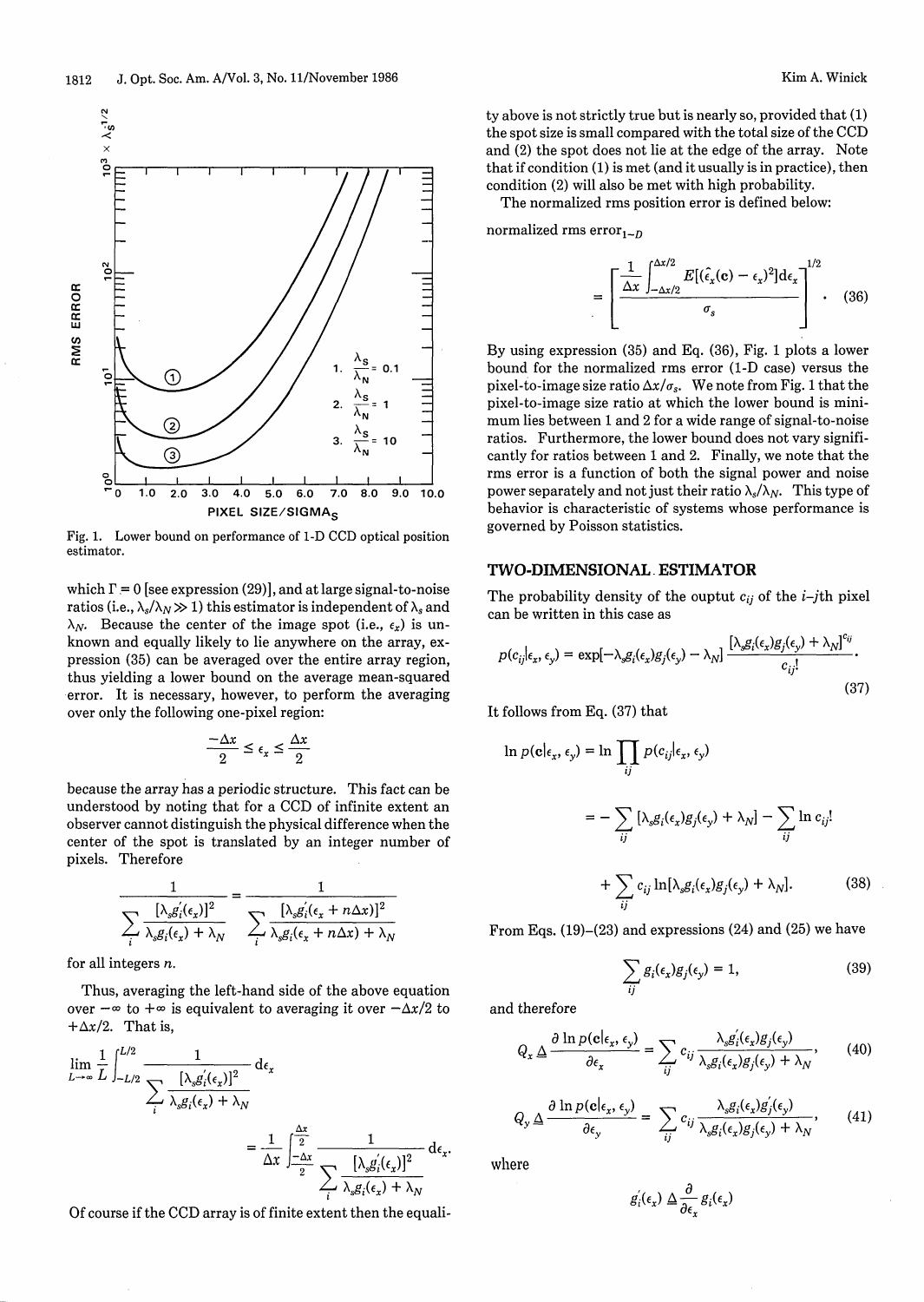and

$$
g_j^{'}(\epsilon_y) \Delta \frac{\partial}{\partial \epsilon_y} g_j(\epsilon_y).
$$

From Eqs. (40) and (41) it follows that

$$
\mathbf{E}[Q_x^2] = \sum_{ij} \left[ \frac{\lambda_s g_i'(\epsilon_x) g_j(\epsilon_y)}{\lambda_s g_i(\epsilon_x) g_j(\epsilon_y) + \lambda_N} \right]^2 \mathbf{E}[c_{ij}^2]
$$
  
+ 
$$
\sum_{ij} \sum_{nm} \frac{\lambda_s g_i'(\epsilon_x) g_j(\epsilon_y)}{\lambda_s g_i(\epsilon_x) g_j(\epsilon_y) + \lambda_N}
$$
  

$$
\times \frac{\lambda_s g_n'(\epsilon_x) g_m(\epsilon_y)}{\lambda_s g_n(\epsilon_x) g_m(\epsilon_y) + \lambda_N} \mathbf{E}[c_{ij}] \mathbf{E}[c_{nm}], \qquad (42)
$$
  
FIGO Q1 = 
$$
\sum_{n} \frac{\lambda_s g_i'(\epsilon_x) g_j(\epsilon_y)}{\lambda_s g_i(\epsilon_x) g_j(\epsilon_y)} \frac{\lambda_s g_i(\epsilon_x) g_j'(\epsilon_y)}{\lambda_s g_i(\epsilon_x) g_j'(\epsilon_y)}
$$

$$
\mathbf{E}[Q_x Q_y] = \sum_{ij} \frac{\lambda_{sS_i}(e_x g_j(e_y))}{\lambda_s g_i(\epsilon_x) g_j(\epsilon_y) + \lambda_N} \frac{\lambda_{sS_i}(e_x g_j(e_y))}{\lambda_s g_i(\epsilon_x) g_j(\epsilon_y) + \lambda_N} \mathbf{E}[c_{ij}^2]
$$

$$
+\sum_{ij}\sum_{nm\neq ij}\frac{\lambda_s g_i(\epsilon_x)g_j(\epsilon_y)}{\lambda_s g_i(\epsilon_x)g_j(\epsilon_y)+\lambda_N}
$$

$$
\times \frac{\lambda_s g_n(\epsilon_x) g_m(\epsilon_y)}{\lambda_s g_n(\epsilon_x) g_m(\epsilon_y) + \lambda_N} \mathbf{E}[c_{ij}] \mathbf{E}[c_{nm}],
$$
\n(43)

Combining Eqs. (42)-(46) yields

$$
\mathbf{E}[Q_x^2] = \left[\sum_{ij} \lambda_s g_i'(\epsilon_x) g_j(\epsilon_y)\right]^2 + \sum_{ij} \frac{[\lambda_s g_i'(\epsilon_x) g_j(\epsilon_y)]^2}{\lambda_s g_i(\epsilon_x) g_i(\epsilon_y) + \lambda_N},\tag{47}
$$

$$
\mathbf{E}[Q_x Q_y] = \sum_{ij} \lambda_s g'_i(\epsilon_x) g_j(\epsilon_y) \sum_{nm} \lambda_s g_n(\epsilon_x) g'_m(\epsilon_y)
$$
  
+ 
$$
\sum_{ij} \frac{\lambda_s^2 g'_i(\epsilon_x) g_j(\epsilon_y) g_i(\epsilon_x) g'_j(\epsilon_y)}{\lambda_s g_i(\epsilon_x) g_j(\epsilon_y) + \lambda_N},
$$
(48)  

$$
\mathbf{E}[Q_y^2] = \left[ \sum_{ij} \lambda_s g_i(\epsilon_x) g'_j(\epsilon_y) \right]^2 + \sum_{ij} \frac{[\lambda_s g_i(\epsilon_x) g'_j(\epsilon_y)]^2}{\lambda_s g_i(\epsilon_x) g_j(\epsilon_y) + \lambda_N}.
$$
(49)

$$
\mathbf{E}[Q_{y}^{2}] = \left[\sum_{ij} \lambda_{s} g_{i}(\epsilon_{x}) g_{j}^{'}(\epsilon_{y})\right]^{2} + \sum_{ij} \frac{[\lambda_{s} g_{i}(\epsilon_{x}) g_{j}^{'}(\epsilon_{y})]^{2}}{\lambda_{s} g_{i}(\epsilon_{x}) g_{j}(\epsilon_{y}) + \lambda_{N}}.
$$
\n(49)

From Eqs. (20) and (21) and expressions (24) and (25) it is easy to show that

$$
\sum_{ij} g'_i(\epsilon_x) g_j(\epsilon_y) = \sum_{ij} g_i(\epsilon_x) g'_j(\epsilon_y) = 0, \tag{50}
$$

and therefore by expressions (18), (40), and (41) and Eqs. (47)-(50) it follows that

$$
\mathbf{E}[(\hat{\epsilon}_{x}(c) - \epsilon_{x})^{2}] \geq \frac{\mathbf{E}[Q_{y}^{2}]}{\mathbf{E}[Q_{x}^{2}]\mathbf{E}[Q_{y}^{2}] - (\mathbf{E}[Q_{x}Q_{y}])^{2}} \n= \left\{\sum_{ij} \frac{[\lambda_{s}g_{i}(\epsilon_{x})g_{j}(\epsilon_{y})]^{2}}{\lambda_{s}g_{i}(\epsilon_{x})g_{i}(\epsilon_{y}) + \lambda_{N}}\right\} / \left\{\sum_{ij} \frac{[\lambda_{s}g_{i}(\epsilon_{x})g_{j}(\epsilon_{y})]^{2}}{\lambda_{s}g_{i}(\epsilon_{x})g_{j}(\epsilon_{y}) + \lambda_{N}}\sum_{ij} \frac{[\lambda_{s}g_{i}(\epsilon_{x})g_{j}(\epsilon_{y})]^{2}}{\lambda_{s}g_{i}(\epsilon_{x})g_{j}(\epsilon_{y}) + \lambda_{N}} - \left[\sum_{ij} \frac{\lambda_{s}^{2}g_{i}(\epsilon_{s})g_{j}(\epsilon_{y})g_{i}(\epsilon_{x})g_{j}(\epsilon_{y})}{\lambda_{s}g_{i}(\epsilon_{x})g_{j}(\epsilon_{y}) + \lambda_{N}}\right]^{2}\right\}
$$
\n
$$
= \frac{\lambda_{0}^{-1}}{\lambda_{0}g_{i}(\epsilon_{0}g_{j}(\epsilon_{y}))^{2}} \frac{\left[\sum_{ij} \frac{g_{i}(\epsilon_{x})g_{j}(\epsilon_{y})g_{i}(\epsilon_{y})g_{i}(\epsilon_{y})}{g_{i}(\epsilon_{x})g_{j}(\epsilon_{y}) + (\lambda_{s}/\lambda_{N})}\right]^{2}}{\sum_{ij} \frac{g_{i}(\epsilon_{x})g_{j}(\epsilon_{y})}{g_{i}(\epsilon_{x})g_{j}(\epsilon_{y}) + (\lambda_{s}/\lambda_{N})^{-1}}}\right]^{2}} \tag{51}
$$

$$
\mathbf{E}[Q_{y}^{2}] = \sum_{ij} \left[ \frac{\lambda_{s}g_{i}(\epsilon_{x})g'_{j}(\epsilon_{y})}{\lambda_{s}g_{i}(\epsilon_{x})g_{j}(\epsilon_{y}) + \lambda_{N}} \right]^{2} \mathbf{E}[c_{ij}^{2}]
$$

$$
+ \sum_{ij} \sum_{nm} \frac{\lambda_{s}g_{i}(\epsilon_{x})g'_{j}(\epsilon_{y})}{\lambda_{s}g_{i}(\epsilon_{x})g_{j}(\epsilon_{y}) + \lambda_{N}}
$$

$$
\times \frac{\lambda_{s}g_{n}(\epsilon_{x})g'_{m}(\epsilon_{y})}{\lambda_{s}g_{n}(\epsilon_{x})g_{m}(\epsilon_{y}) + \lambda_{N}} \mathbf{E}[c_{ij}]\mathbf{E}[c_{nm}]. \quad (44)
$$

Since  $c_{ij}$  is Poisson distributed with mean  $\lambda_s g_i(\epsilon_x)g_j(\epsilon_y) + \lambda_N$ we have

 $\mathbf{E}[c_{ij}] = \lambda_s g_i(\epsilon_x) g_j(\epsilon_y) + \lambda_N,$  (45)

$$
\mathbf{E}[c_{ij}^2] = [\lambda_s g_i(\epsilon_x) g_j(\epsilon_y) + \lambda_N][1 + \lambda_s g_i(\epsilon_x) g_j(\epsilon_y) + \lambda_N].
$$
 (46)

Expression (51) represents a 2-D Cramér-Rao lower bound for an unbiased estimate of  $\epsilon_x$ . Also note that the values of  $\epsilon_x$  and  $\epsilon_y$  for which  $Q_x$  and  $Q_y$  are zero [see expressions (40) and (41)] are the maximum-likelihood estimates of position, and at large signal-to-noise ratios (i.e.,  $\lambda_s/\lambda_N \gg$ 1) these estimates are independent of  $\lambda_s$  and  $\lambda_N$ . Because the center of the image spot (i.e.,  $\epsilon_x$ ,  $\epsilon_y$ ) is unknown and equally likely to lie anywhere on the CCD, expression (51) will now be averaged over the uncertainty region, thus yielding a lower bound on the average mean-squared error. As in the 1-D case, the averaging will be performed over a onepixel region:

$$
-\frac{\Delta x}{2} \le \epsilon_x \le \frac{\Delta x}{2}, \qquad -\frac{\Delta x}{2} \le \epsilon_y \le \frac{\Delta x}{2}
$$

The normalized rms position error obtained from this average is defined below: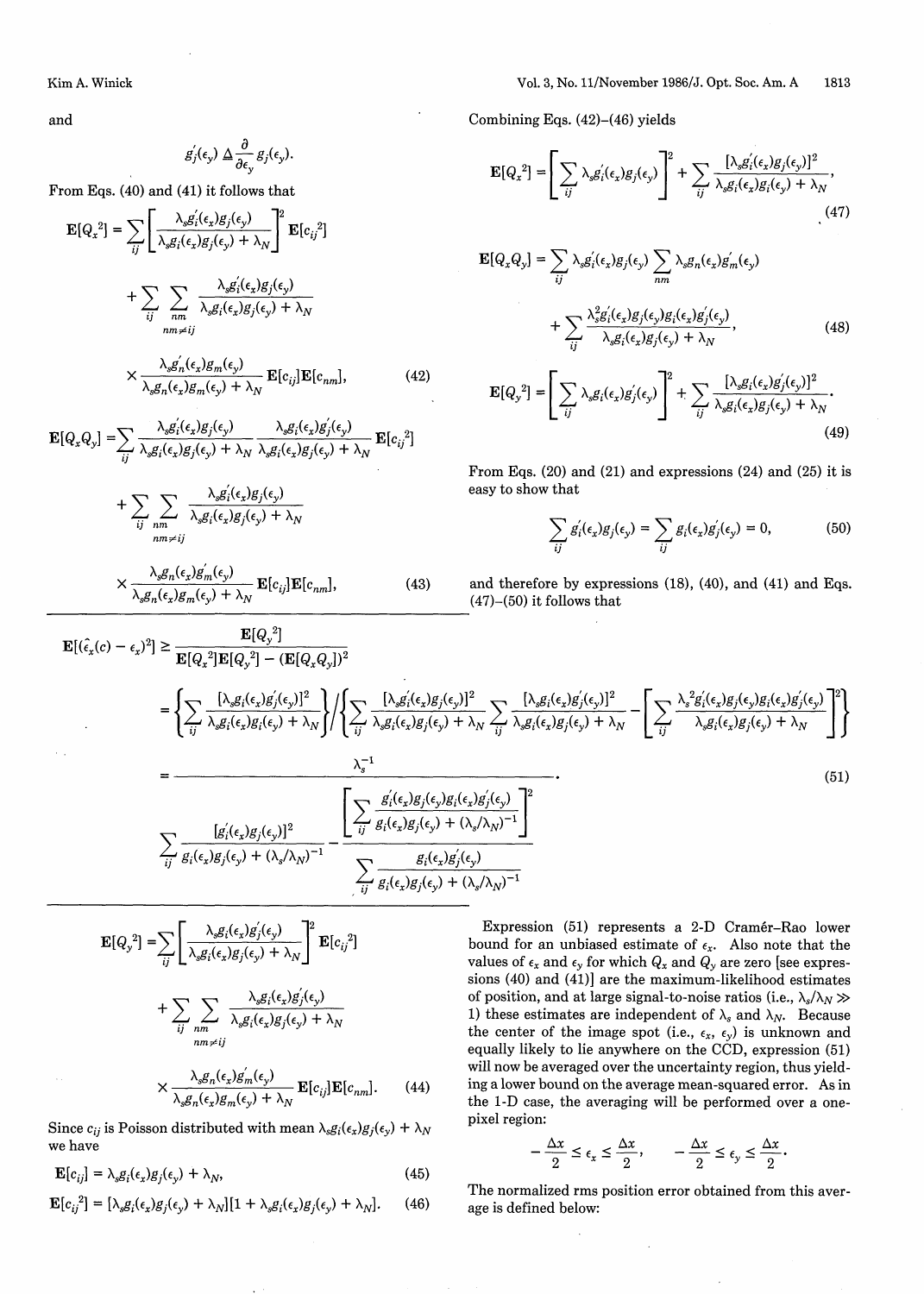



Fig. 2. Lower bound on performance of 2-D CCD optical position estimator.

normalized rms  $error_{2-D}$ 

 $\mathbf{N}$  $\cdot$   $\sigma$ 

 $\frac{3}{2}$ 

 $10<sup>2</sup>$ 

 $\overline{101}$ 

cc**0** cc

cc **W** *W,*

$$
= \frac{\left[\frac{1}{(\Delta x)^2}\int_{-\Delta x/2}^{\Delta x/2} \mathbf{E}[\hat{\epsilon}_x(\mathbf{c}) - \epsilon_x)^2] d\epsilon_x d\epsilon_y\right]^{1/2}}{\sigma_s}.
$$
(52)

By using expression (51) and Eq. (52), Fig. 2 plots a lower bound for the normalized rms error (2-D case) versus the pixel-to-image size ratio  $\Delta x / \sigma_s$ . We note from Fig. 2 that the pixel-to-image size ratio at which the lower bound is minimum lies between 1.5 and 2.5 for a wide range of signal-tonoise ratios. Furthermore, the lower bound does not vary significantly between 1.5 and 2.5. Finally, note that although the normalized rms error in the  $x$  direction was derived above, an identical result is easily obtained for the y direction.

# **CONCLUSIONS**

The problem of optically estimating an object's position by using a CCD array composed of square pixels *Ax* on a side has been analyzed. The object's image spot at the CCD was assumed to have a Gaussian intensity profile with the *1/e* point at a radial distance of  $\sqrt{2}\sigma_s$  from the peak, and the CCD noise was modeled as Poisson-distributed dark-current shot noise. A 2-D Cram6r-Rao bound was developed and used to determine a lower limit for the mean-squared error of any unbiased position estimator, and the maximum-likelihood estimator was also derived. For the 1-D position-estimation problem the lower bound was minimum, over a wide range of signal-to-noise ratios, for a pixel-to-image spot size ratio (i.e.,  $\Delta x / \sigma_s$ ) of between 1 and 2. Similarly for the 2-D problem, the lower bound was minimum for a pixel-to-image spot size ratio of between 1.5 and 2.5. In both cases the lower bound was relatively insensitive to  $\Delta x / \sigma_s$  in the region of its

minimum. It was also observed that the lower bound is a function of both the signal power and noise power separately and not just of their ratio. It was noted that this type of behavior is characteristic of systems whose performance is governed by Poisson statistics. Finally, at high signal-tonoise ratios the maximum-likelihood estimator was shown to be independent of the signal and noise powers.

# ACKNOWLEDGMENT

This work was sponsored by the U.S. Department of the Air Force.

#### REFERENCES

- 1. R. Stanton, J. Alexander, E. Dennison, T. Glavich, P. Salomon, and R. Williamson, "ASTROS: a sub-arcsec CCD star tracker," in *State of the Art Imaging Arrays and their Applications,* K. N. Prettyjohns, ed., Proc. Soc. Photo-Opt. Instrum. Eng. 501, 256-282 (1984).
- 2. P. Salomon and T. Glavich, "Image signal processing in subpixel accuracy star trackers," in *Smart Sensors. II,* B. S. Barbe, ed., Proc. Soc. Photo-Opt. Instrum. Eng. 252, 64-74 (1980).
- 3. J. Cox, "Evaluation of peak location algorithms with subpixel accuracy for mosaic focal planes," in *Processing of Images and Data from Optical Sensors,* W. H. Carter, ed., Proc. Soc. Photo-Opt. Instrum. Eng. 292, 288-299 (1981).
- 4. E. Dennison and R. Stanton, "Ultra-precise star tracking using charged coupled devices (CCDs)," in *Smart Sensors. II,* B. S. Barbe, ed., Proc. Soc. Photo-Opt. Instrum. Eng. 252, 54-63 (1980).
- 5. P. Salomon and W. Goss, "A microprocessor-controlled CCD star tracker," presented at the AIAA 14th Aerospace Sciences Meeting, Washington, D.C., 1976.
- 6. J. Kollodge and J. Sand, "Advanced star tracker design using the charge injection device," presented at the Annual Rocky Mountain Guidance and Control Convention, Keystone, Colo., 1982.
- 7. S. Grossman and R. Emmons, "Performance analysis and size optimization of focal planes for point-source tracking algorithm applications," Opt. Eng. 23, 167-176 (1984).
- 8. D. Snyder and P. Fishman, "How to track a swarm of fireflies by observing their flashes," IEEE Trans. Inf. Theory IT-10, 692- 695 (1975).
- 9. C. Helstrom, "The detection and resolution of optical signals," IEEE Trans. Inf. Theory **IT-l0,** 275-287 (1964).
- 10. E. Farrell and C. Zimmerman, "Information limits of scanning optical systems," in *Optical and Electro-Optical Information Processing,* J. T. Tippet, D. A. Berkowitz, L. C. Clapp, C. J. Koester, and A. Vanderburgh, Jr., eds. (MIT Press, Cambridge, Mass., 1965), Chap. 35.
- 11. T. McGarty, "The estimation of the center of gravity of a photon density profile in noise," IEEE Trans. Aerosp. Electron. Syst. AES-5, 974-979 (1969).
- 12. M. Elbaum and P. Diament, "Estimation of image centroid, size and orientation with laser radar," Appl. Opt. 16, 2433-2437 (1977).
- 13. M. Elbaum and M. Greenebaum, "Annular apertures for angular tracking," Appl. Opt. 16, 2438-2440 (1977).
- 14. M. Elbaum, P. Diament, M. King, and W. Edelson, "Maximum angular accuracy of pulsed laser radar in photocounting limit," Appl. Opt. 16,1982-1992 (1977).
- 15. D. Lubnau, "Maximum likelihood estimate of target angles for a conical scan tracking system in the presence of speckle," Appl. Opt. 16, 184-186 (1977).
- 16. L. Kazovsky, "Beam position estimation by means of detector arrays," Opt. Quantum Electron. 13, 201-208 (1981).
- 17. D. L. Snyder, *Random Point Process* (Wiley, New York, 1975).
- 18. L. D. Vilesov and V. N. Veis, "Estimate of the angular position

 $\bar{z}$